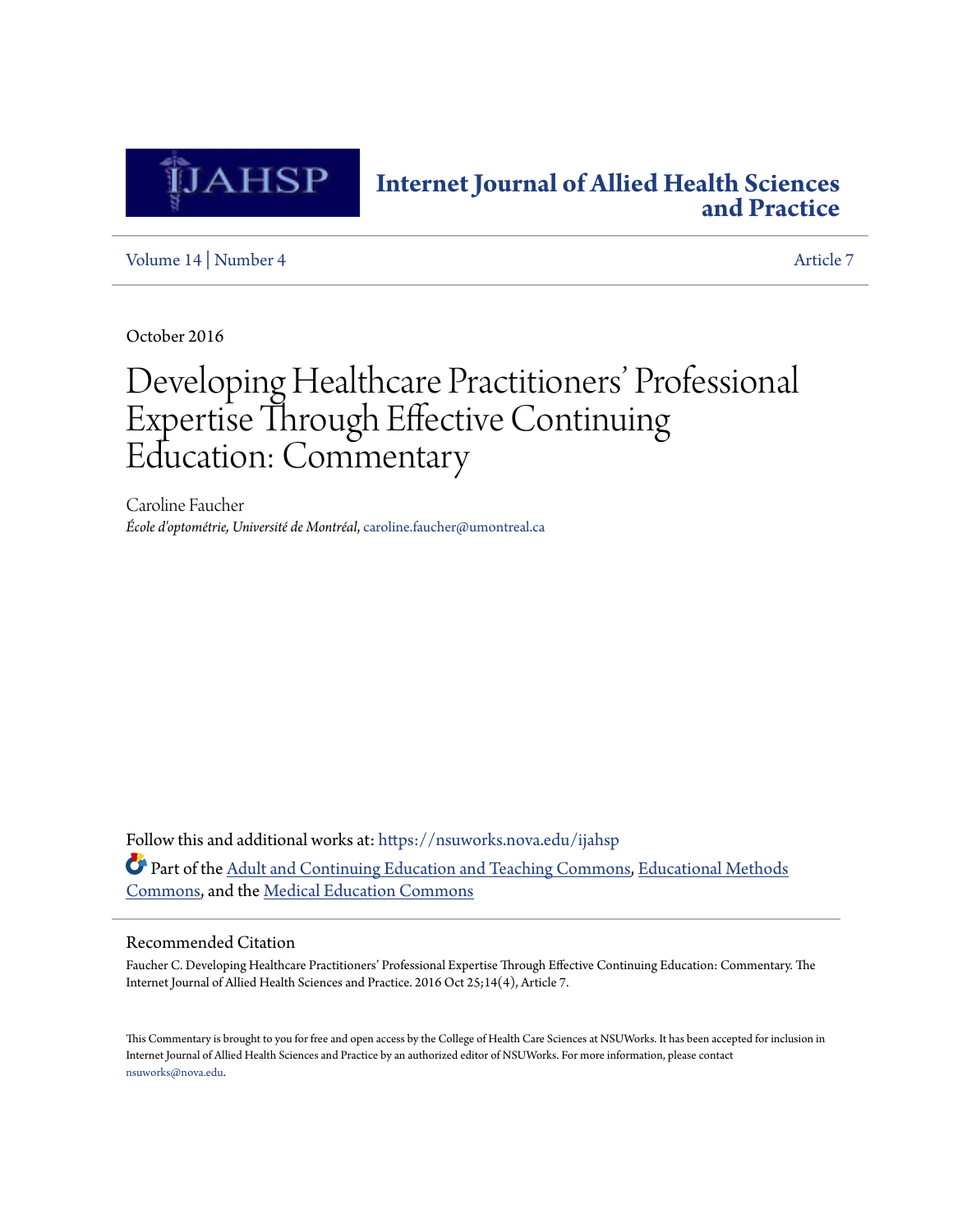## **Developing Healthcare Practitioners' Professional Expertise Through Effective Continuing Education: Commentary**

Development of professional expertise is the transition from novice to expert within a profession through deliberate practice with feedback. While this development is actively stimulated during undergraduate studies, encouraging practicing healthcare professionals to pursue their development towards expertise doesn't seem as obvious. This commentary briefly describes the development of professional expertise and the possible decline in performance that can occur with time. It then gives insight into the roles of continuing professional education in healthcare practitioners' acquisition and maintenance of professional expertise.

#### **Author Bio(s)**

Caroline Faucher, OD, PhD, FAAO, is an optometrist working as an Associate Professor at the School of Optometry, Université de Montréal. Her current teaching and research interests focus on clinical reasoning, development of professional expertise, and pedagogical issues in health sciences. She is also involved in organizing continuing education activities.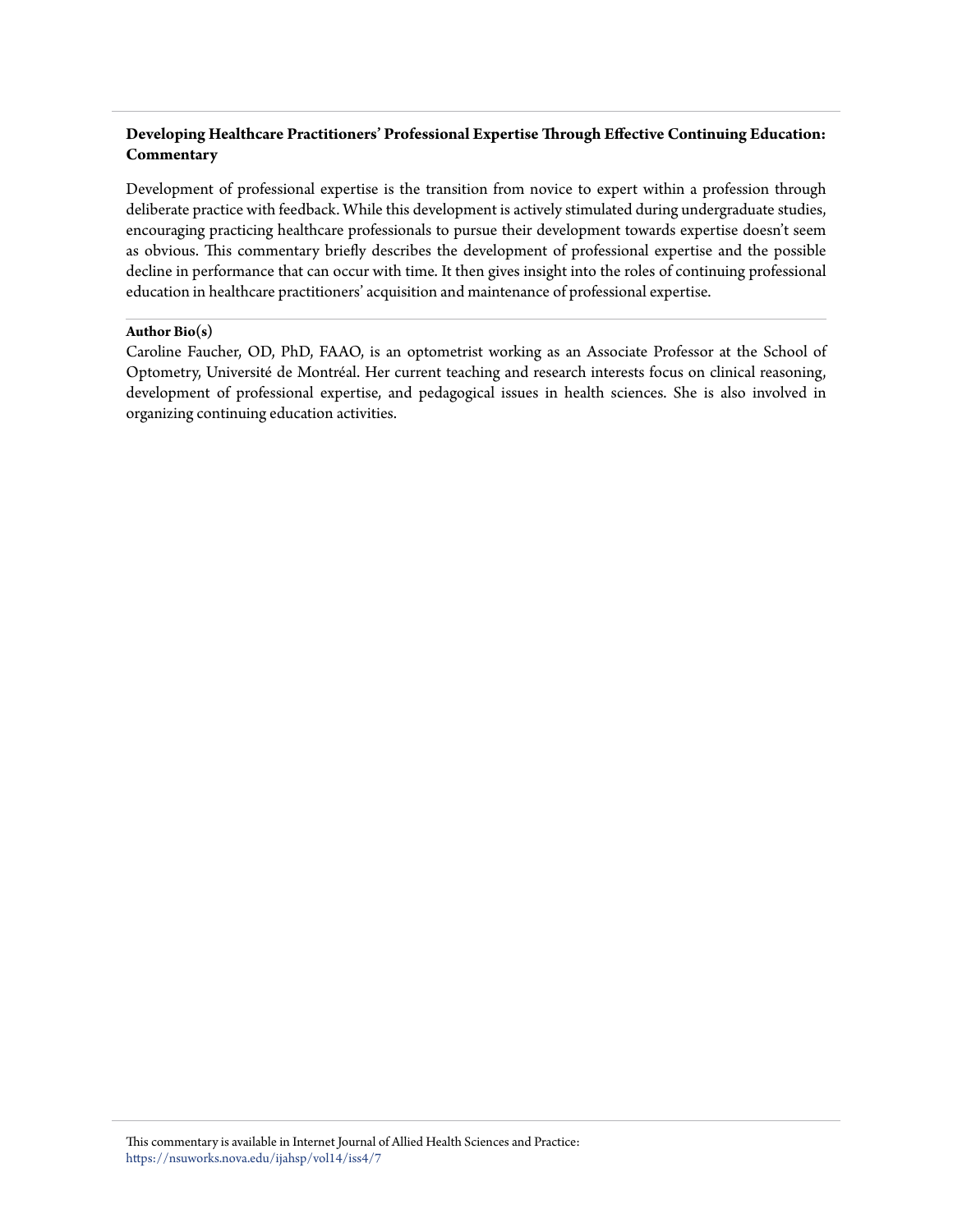

The Internet Journal of Allied Health Sciences and Practice *Dedicated to allied health professional practice and education* **Vol. 14 No. 4 ISSN 1540-580X**

# Developing Healthcare Practitioners' Professional Expertise through Effective Continuing Education: Commentary

Caroline Faucher, OD, PhD, FAAO

École d'optométrie, Université de Montréal

Canada

#### **ABSTRACT**

Development of professional expertise is the transition from novice to expert within a profession through deliberate practice with feedback. While this development is actively stimulated during undergraduate studies, encouraging practicing healthcare professionals to pursue their development towards expertise does not seem as obvious. This commentary briefly describes the development of professional expertise and the possible decline in performance that can occur with time. It then gives insight into the roles of continuing professional education in healthcare practitioners' acquisition and maintenance of professional expertise.

#### **BACKGROUND**

Development of professional expertise is the gradual transition from novice to expert practice within a profession. It is a process of progressively and continuously transforming a repository of knowledge, skills, and attitudes resulting in consistent improvement in professional performance in a specific domain. Development of professional expertise has been studied in many health professions, widely inspired by both the Dreyfus five-stage model of skill acquisition and by Ericsson's experts' exceptional performance approach.<sup>1,2</sup> The Dreyfus model shed light on how experiential learning develops and gave educators insight into the steps the future healthcare practitioners go through during their training years and during their post-training professional career. Dreyfus and Dreyfus have studied the skill-acquisition process of airplane pilots, chess players, automobile drivers, and adult learners of a second language. They have found a common pattern which is the origin of their five-stage model of skill acquisition: 1) the novice performer follows learned "context-free" rules with much concentration, 2) the advanced beginner (also called intermediate) begins to use experience and situational elements when performing, 3) the competent performer sees a situation as a set of facts and plans work with a goal in mind, 4) the proficient performer is deeply involved in his/her task, rapidly recognizing patterns but still thinks analytically about what to do, and 5) the expert performer acts intuitively and relies on mature and practiced understanding.1 After the work of Benner in nursing, this model was later adapted to many health sciences.<sup>3</sup> In order to highlight the time of entry into a profession, this five-step model can also be divided in two parts, in which 1) students progress through the novice, advanced beginner, and competent levels –the latter being the certification level– and, 2) in which new healthcare practitioners continue to progress from the competent level to the proficiency stage, and then ideally to the expert level.<sup>4</sup>

Ericsson's expert performance approach assumes "that acquisition of expert performance requires engagement in deliberate practice and that continued deliberate practice is necessary for maintenance of many types of professional performance."<sup>5</sup> Deliberate practice consists of individualized training activities designed to improve specific aspects of an individual's performance through repetition, feedback, and successive refinement.<sup>6</sup> Multiple methods are used to get students engaged in deliberate practice during their professional training years. Interactive and realistic methods such as simulations, hands-on labs, workshops, and information technology platforms allow students to practice their skills and clinical reasoning abilities in a controlled, risk-free environment.<sup>7,8</sup> Students also receive appropriate feedback, which then encourages them to repeat clinical tasks in order to improve their performance. While it is easy to conceive that professional development is actively fostered in health science education, it is more difficult to figure out how healthcare practitioners can be encouraged as they progress toward expertise. Most professionals reach an acceptable and stable level of performance within a limited period of time. As their behaviors are adapted to the performance demands, they become increasingly automated. The key challenge is to avoid the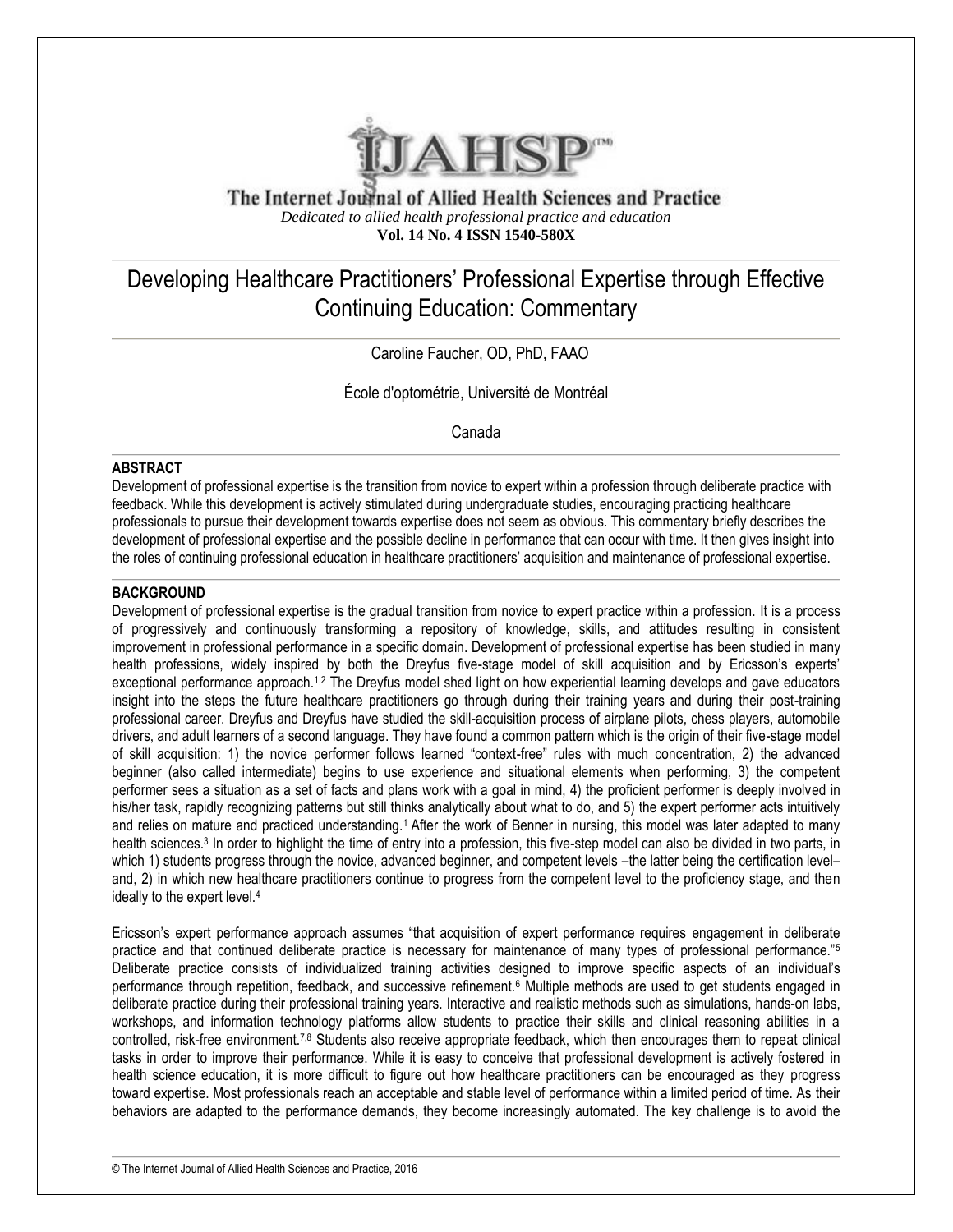arrested development associated with automaticity and to acquire cognitive skills to support continued improvement. Expert performance and continued learning are mediated by complex mechanisms of monitoring, planning, and analyses of performance. The experts deliberately construct and seek out training situations in which the desired goal exceeds their current level of performance.<sup>5</sup> This commentary aims to give some insight into how the development of professional expertise can be fostered throughout the professional career.

#### **MAINTENANCE OF PERFORMANCE**

Continued practice during one's professional career is capital for maintaining a high level of performance.<sup>9</sup> Under some circumstances, a healthcare practitioner may become less proficient and drop to a lower phase of learning, then having to reascend up the professional development levels.<sup>10</sup> Age-related decay in healthcare practitioners' skills has been identified to be of concern for the population's safety. 11,12 Eva reviewed many studies showing a negative relationship between age and performance in medicine.<sup>11</sup> Healthcare practitioners' skill decay can be viewed as breakdowns in the clinical reasoning processes; it could either be a loss of skills from a prior baseline or the stasis of skills in the face of constantly changing professional and scientific knowledge over time.<sup>12</sup> An inverse relationship between age and performance seems to be a paradox, given the emphasis most educators put on experience. It could be that practitioners are less likely to keep up-to-date with current knowledge. Another explanation may emerge from the dual-process theory of reasoning. Clinical reasoning is often seen as interactions between two systems: non-analytical or intuitive reasoning and analytical reasoning. Non-analytical reasoning (e.g. pattern recognition) consists of unconsciously and automatically making links between a given clinical situation and patterns stored in the long-term memory, allowing the formulation of diagnostic hypotheses very quickly. It is described as intuitive, tacit, and experiential. Analytical reasoning (e.g. hypothetico-deduction) comes from a rational and deliberate judgment based on actively collected information and on the conscious application of rules. Most of the time, pattern recognition allows healthcare practitioners to formulate diagnoses and management options intuitively and rapidly. These diagnoses and options will be confirmed or ruled out analytically through a hypothetico-deductive process.<sup>13</sup> It appears that older practitioners rely more on non-analytical, intuitive reasoning.11,13,14 Yet, relying on one's prior experience may reduce the tendency to critically incorporate new conflicting information while solving a problem.<sup>12</sup> Non-analytical reasoning can also, to some degree, compensate for failure to keep up-to-date with current knowledge.<sup>15</sup> According to Ericsson, age-related decline in professional performance is usually mediated by reduced engagement in practice.<sup>9</sup> Once experienced healthcare professionals' performance reaches automaticity, they lose conscious control and no longer make specific intentional adjustments.<sup>5</sup> What can continuing professional education providers do to foster professional expertise development and to prevent –or reverse– age-related skill decline?

#### **EFFECTIVE CONTINUING PROFESSIONAL EDUCATION**

Continuing professional education obviously aims to improve healthcare practitioners' performance and patient health outcomes. Two recent reviews have shown that these goals are usually achieved and that some educational methods are more effective than others.16,17 Moore has proposed that, to be effective, continuing professional education providers should consider the five practitioners' stages of learning, which he identifies as: 1) recognizing an opportunity for learning, 2) searching for resources for learning, 3) engaging in learning, 4) trying out what was learned, and 5) incorporating that knowledge.<sup>18</sup> However, continuing professional education providers typically assume that practitioners who enroll in a continuing professional education are at the stage of engaging in learning (stage 3), primarily needing information. Unfortunately, this is not necessarily the case. For example, practitioners in stages 4 and 5 will benefit, respectively, from an opportunity to apply what they have learned and from resources showing them how to integrate new approaches into their own practice. Healthcare professionals are more prone to change their practice if they realize that it does not match with other practitioners in their area or it is not of acceptable professional standards.<sup>19</sup> Shojania et al. suggest that continuing professional education providers could offer sessions that show participants how to identify quality gaps in their practice.<sup>20</sup> Examples of such sessions include presentation of data describing current performance, presentation of guidelines or standards of care, and panel discussion to identify factors contributing to the difference between current and desired performance.<sup>19</sup> Opportunities for self-directed learning should also be proposed in order to enhance the knowledge and skills required for critical reflection on practice and measurement of improvement.<sup>21</sup>

#### **What Works Best?**

It is now recognized that traditional continuing education alone, such as lectures (didactic sessions) and distribution of printed material, are unlikely to change professional practices.<sup>15,21,22</sup> Healthcare practitioners are more likely to learn and change their practices if they engage in learning activities focusing on clinical problems closely resembling the setting in which they will use the learning and on outcomes that they consider important.16,18 As during undergraduate studies, interactive methods such as case discussions, hands-on training, role-playing, workshops, and simulations are more likely to be effective for several reasons.16,18,21-23 Among others, they provide an opportunity for practice and feedback, which are both essential for learning and transferring learning into action.5,6,18 Using multiple and sequenced activities also leads to greater improvement in practitioner performance and patient outcomes.12,16,18,21,22 Finally, reinforcing activities such as sending course handouts, practice guidelines,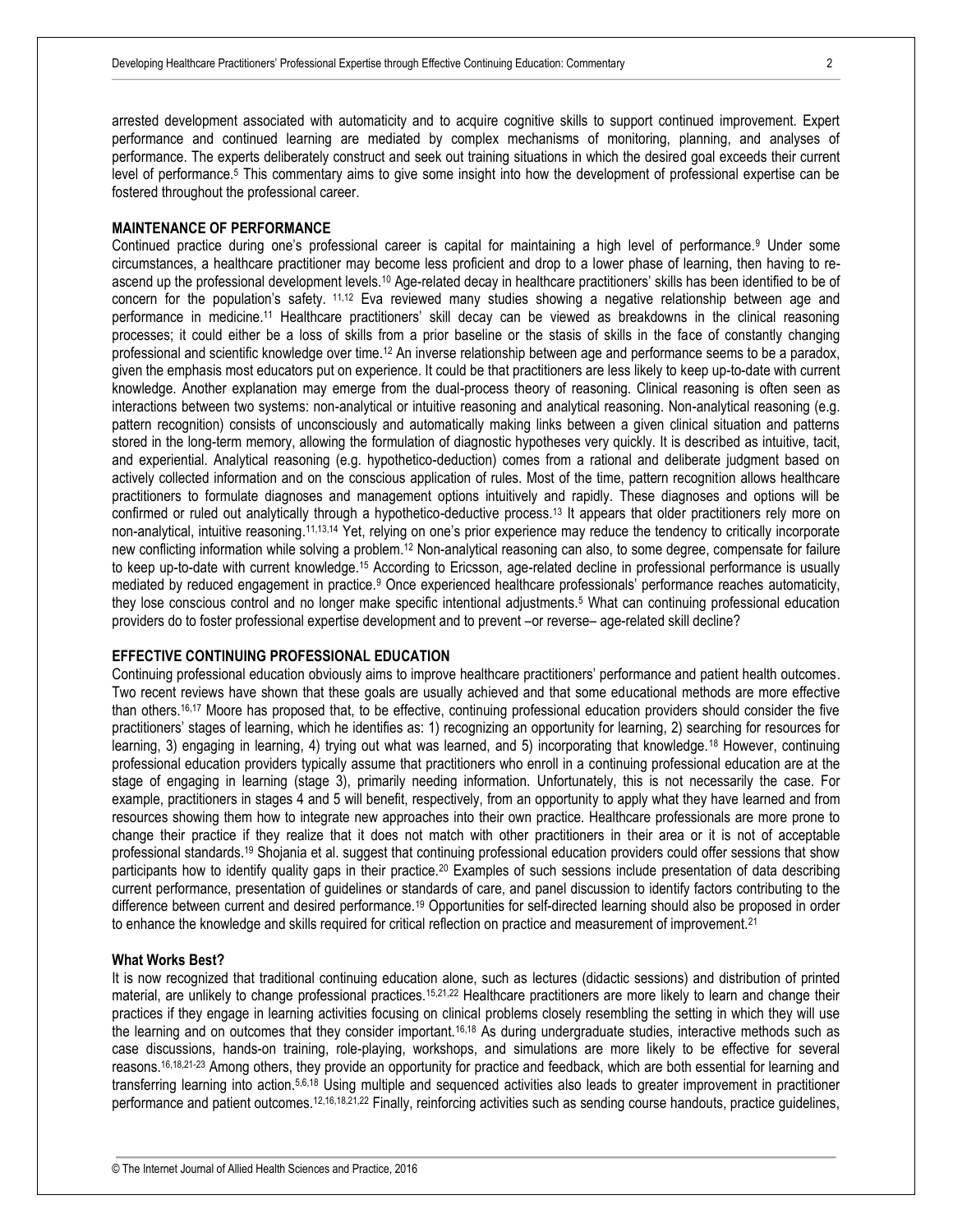summarized information, or reminders to participants after a continuing education activity may foster knowledge transfer into practice. Post-course evaluations with case studies that emphasize the key points of an activity may as well contribute to changing practices.<sup>19</sup>

#### **CONCLUSION**

Engagement in deliberate practice is essential to achieve and maintain expertise, but it takes time and motivation.18,24 In order to prevent skill decay, continuing education activities should be adapted to the audience, taking into account the various stages of learning and levels of professional development.10,12 Active learning and feedback are key factors for effective transfer into practice.

#### **References**

- 1. Dreyfus HL, Dreyfus SE, editors. *Mind over machine, the power of human intuition and expertise in the era of the computer.* New York: The Free Press; 1986.
- 2. Ericsson KA, Krampe TT, Tesch-Römer C. The role of deliberate practice in the acquisition of expert performance. *Psychol Rev.* 1993;100(3):363-406.
- 3. Benner P. *From novice to expert. Excellence and power in clinical nursing practice.* California: Addison-Wesley; 1984.
- 4. Faucher C. Development of professional expertise in optometry. *Optometry.* 2011;82(4):218-23. [PMID: 21439489]
- 5. Ericsson KA. Deliberate Practice and the Acquisition and Maintenance of Expert Performance in Medicine and Related Domains. *Acad Med.* 2004;79(10 Suppl):S70-81. [PMID: 15383395]
- 6. Ericsson KA, Lehmann AC. Expert and exceptional performance: evidence of maximal adaptation to task constraints. *Annu Rev Psychol.* 1996;47:273-305. [PMID: 15012483]
- 7. Khan K, Pattison T, Sherwood M. Simulation in medical education. *Med Teach.* 2011;33(1):1-3. [PMID: 21182376]
- 8. Motola I, Devine LA, Chung HS, Sullivan JE, Issenberg SB. Simulation in healthcare education: a best evidence practical guide. AMEE Guide No. 82. *Med Teach.* 2013;35(10):e1511-30. [PMID: 23941678]
- 9. Ericsson KA. Acquisition and Maintenance of Medical Expertise: A Perspective From the Expert-Performance Approach With Deliberate Practice. *Acad Med.* 2015;90(11):1471-86. [PMID: 26375267]
- 10. Dunphy BC, Williamson SL. In pursuit of expertise. Toward an educational model for expertise development. *Adv Health Sci Ed.* 2004;9(2):107-27. [PMID: 15141129]
- 11. Eva KW. The aging physician: changes in cognitive processing and their impact on medical practice. *Acad Med.* 2002;77(10 Suppl):S1-6. [PMID 12377689]
- 12. Weaver SJ, Newman-Toker DE, Rosen MA. Reducing cognitive skill decay and diagnostic error: theory-based practices for continuing education in health care. *J Contin Educ Health Prof.* 2012;32(4):269-78. [PMID: 23280530]
- 13. Pelaccia T, Tardif J, Triby E, Charlin B. An analysis of clinical reasoning through a recent and comprehensive approach: the dual-process theory. *Med Educ Online.* 2011;16:5890 - DOI: 5810. 3402/meo.v5816i5890.5890. [PMID: 21430797]
- 14. Eva KW, Link CL, Lutfey KE, McKinlay JB. Swapping horses midstream: factors related to physicians' changing their minds about a diagnosis. *Acad Med.* 2010;85(7):1112-7. [PMID: 20592506]
- 15. Norman GR, Eva KW. Does clinical experience make up for failure to keep up to date? *ACP J Club.* 2005;142(3):A8-9. [PMID: 15862054]
- 16. Cervero RM, Gaines JK. The impact of CME on physician performance and patient health outcomes: an updated synthesis of systematic reviews. *J Contin Educ Health Prof.* 2015;35(2):131-8. [PMID: 26115113]
- 17. Salinas GD. CME effectiveness: utilizing outcomes assessments of 600+ CME programs to evaluate the association between format and effectiveness. *J Contin Educ Health Prof.* 2015;35 Suppl 1:S38-9. [PMID: 26115244]
- 18. Moore DE. How physicians learn and how to design learning experiences for them. In: Hager M, Russell S, Fletcher SW, editors. *Continuing education in the health professions: improving healthcare through lifelong learning. Proceedings of a conference sponsored by the Josiah Macy, Jr. Foundation*. New York: Josiah Macy, Jr. Foundation; 2008:30-62.
- 19. Moore DE, Jr., Green JS, Gallis HA. Achieving desired results and improved outcomes: integrating planning and assessment throughout learning activities. *J Contin Educ Health Prof.* 2009;29(1):1-15. [PMID 19288562]
- 20. Shojania KG, Silver I, Levinson W. Continuing medical education and quality improvement: a match made in heaven? *Ann Intern Med.* 2012;156(4):305-8. [PMID 22351715]
- 21. Mazmanian PE, Davis DA. Continuing medical education and the physician as a learner: guide to the evidence. *JAMA.*  2002;288(9):1057-60. [PMID 12204068]
- 22. Davis D, O'Brien MAT, Freemantle N, Wolf FM, Mazmanian P, Taylor-Vaisey A. Impact of formal continuing medical education: do conferences, workshops, rounds, and other traditional continuing education activities change physician behavior or health care outcomes? *JAMA.* 1999;282(9):867-74. [PMID 10478694]
- 23. Vakani FS, Lemos LN, Amin A. Simulation: Changing the professional character of continuing medical education. *J Contemp Med Ed.* 2014;2(3):185-6.
- 24. Van de Wiel MW, Van den Bossche P. Deliberate practice in medicine: The motivation to engage in work-related learning